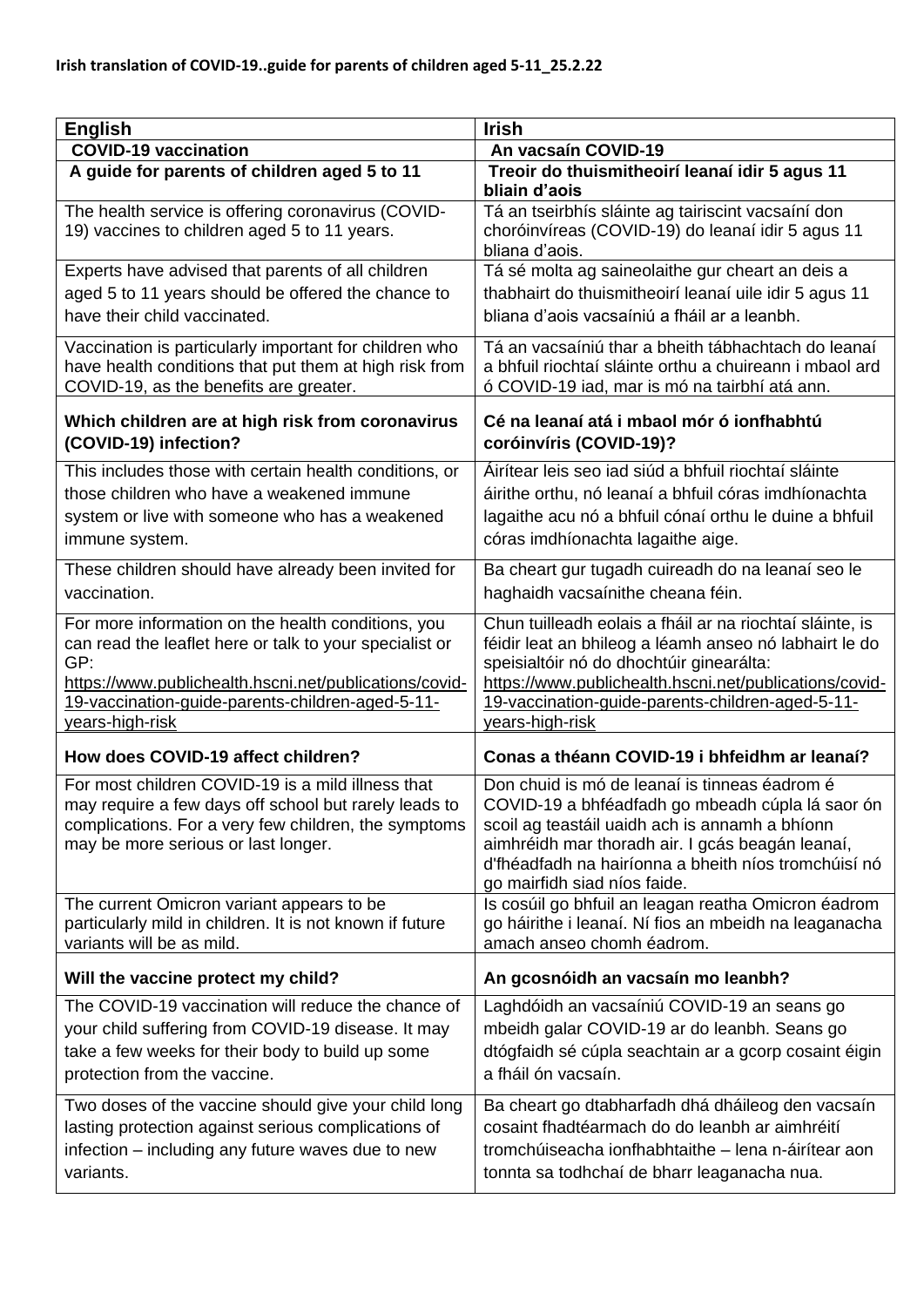| Your child should also have some protection from<br>the mild symptoms. The protection against Omicron<br>should last for several weeks.                                                                                                                                                                                                                                       | Ba chóir go mbeadh cosaint éigin ag do leanbh ó na<br>hairíonna éadroma. Ba cheart go mairfeadh an<br>chosaint i gcoinne Omicron ar feadh roinnt<br>seachtainí.                                                                                                                                                                                                                                                                      |
|-------------------------------------------------------------------------------------------------------------------------------------------------------------------------------------------------------------------------------------------------------------------------------------------------------------------------------------------------------------------------------|--------------------------------------------------------------------------------------------------------------------------------------------------------------------------------------------------------------------------------------------------------------------------------------------------------------------------------------------------------------------------------------------------------------------------------------|
| Like all medicines, no vaccine is completely effective<br>- some children may still get COVID-19 despite<br>having a vaccination, but this should be less severe.                                                                                                                                                                                                             | Cosúil le gach cógas, níl aon vacsaín éifeachtach go<br>hiomlán - d'fhéadfadh go bhfaigheadh roinnt leanaí<br>COVID-19 fós ainneoin vacsaíniú a bheith acu, ach<br>níor cheart go mbeadh sé seo chomh dian.                                                                                                                                                                                                                          |
| Further information is available on symptoms on<br>www.nidirect.gov.uk/coronavirus                                                                                                                                                                                                                                                                                            | Tá tuilleadh faisnéise ar fáil ar na hairíonna ar<br>www.nidirect.gov.uk/coronavirus                                                                                                                                                                                                                                                                                                                                                 |
| <b>About the vaccine</b>                                                                                                                                                                                                                                                                                                                                                      | Maidir leis an vacsaín                                                                                                                                                                                                                                                                                                                                                                                                               |
| Children aged 5-11 will be offered the Pfizer COVID-<br>19 vaccine. Each children's dose is a third of the<br>amount of vaccine that is given to older children and<br>adults. Children at greater risk of serious illness if<br>they catch COVID-19 will need 2 doses of vaccine, 8<br>weeks apart. All other children will be offered 2<br>doses of vaccine 12 weeks apart. | Tairgfear an vacsaín Pfizer COVID-19 do leanaí idir<br>5-11 bliana d'aois. Is ionann dáileog gach linbh agus<br>aon tríú cuid de mhéid na vacsaíne a thugtar do<br>leanaí níos sine agus do dhaoine fásta. Beidh 2<br>dháileog vacsaíne ag teastáil ó leanaí atá i mbaol<br>mórthinnis má fhaigheann siad COVID-19, 8<br>seachtaine óna chéile. Tairgfear 2 dháileog den<br>vacsaín do gach leanbh eile 12 sheachtain óna<br>chéile. |
| The vaccine has been tested to make sure it is as<br>safe as possible. You can read the Pfizer leaflet<br>here: https://coronavirus-<br>yellowcard.mhra.gov.uk/productinformation                                                                                                                                                                                             | Tástáladh an vacsaín lena chinntiú go bhfuil sé<br>chomh sábháilte agus is féidir. Is féidir leat an<br>bhileog Pfizer a léamh anseo: https://coronavirus-<br>yellowcard.mhra.gov.uk/productinformation                                                                                                                                                                                                                              |
| <b>Common side effects</b>                                                                                                                                                                                                                                                                                                                                                    | Fo-iarmhairtí coitianta                                                                                                                                                                                                                                                                                                                                                                                                              |
| Like all medicines, vaccines can cause side effects.<br>Most of these are mild and short-term and not<br>everyone gets them. The very common side effects<br>should only last a day or two. The Pfizer vaccine<br>tends to cause more side effects after the second<br>dose than the first dose.                                                                              | Cosúil le gach leigheas, is féidir go mbeidh fo-<br>iarmhairtí i gceist leis an vacsaín. Tá an chuid is mó<br>díobh seo éadrom agus gearrthréimhseach, agus ní<br>thagann siad ar chách. Níor cheart go mairfeadh na<br>fo-iarsmaí an-choitianta ach lá nó dhó. Is gnách go<br>mbíonn níos mó fo-iarmhairtí i gceist leis an dara<br>dáileog den vacsaín Pfizer ná an chéad dáileog.                                                 |
| Very common side effects include:                                                                                                                                                                                                                                                                                                                                             | I measc na fo-iarmhairtí an-coitianta tá:                                                                                                                                                                                                                                                                                                                                                                                            |
| having a painful, heavy feeling and<br>$\bullet$<br>tenderness in the arm where you had your<br>injection. This tends to be worst around 1 to 2<br>days after the vaccination                                                                                                                                                                                                 | mothú pianmhar, trom agus maol sa lámh ina<br>bhfuair tú an t-instealladh. De ghnáth bíonn<br>sé seo níos measa timpeall 1-2 lá i ndiaidh na<br>vacsaíne                                                                                                                                                                                                                                                                             |
| feeling tired<br>$\bullet$                                                                                                                                                                                                                                                                                                                                                    | tuirse<br>$\bullet$                                                                                                                                                                                                                                                                                                                                                                                                                  |
| headache<br>$\bullet$<br>general aches, or mild flu like symptoms<br>$\bullet$                                                                                                                                                                                                                                                                                                | tinneas cinn<br>$\bullet$<br>tinneas agus pianta ginearálta, nó siomptóim<br>$\bullet$<br>éadroma mar a bheadh fliú ort                                                                                                                                                                                                                                                                                                              |
| Your child should rest and, if they are at school, they<br>may need to take a day or two off.                                                                                                                                                                                                                                                                                 | Ba chóir do do leanbh a scíth a ligean agus, má tá<br>sé/sí ar scoil, b'fhéidir go mbeadh orthu lá nó dhó a<br>ghlacadh saor.                                                                                                                                                                                                                                                                                                        |
| You can give them paracetamol (follow the children's<br>dose advice on the packaging) to help make them<br>feel better. You can find more information on                                                                                                                                                                                                                      | Is féidir leat paraicéiteamól a thabhairt dóibh (lean<br>comhairle dáileoige na bpáistí ar an bpacáistíocht) le<br>cuidiú leo mothú níos fearr. Is féidir leat tuilleadh                                                                                                                                                                                                                                                             |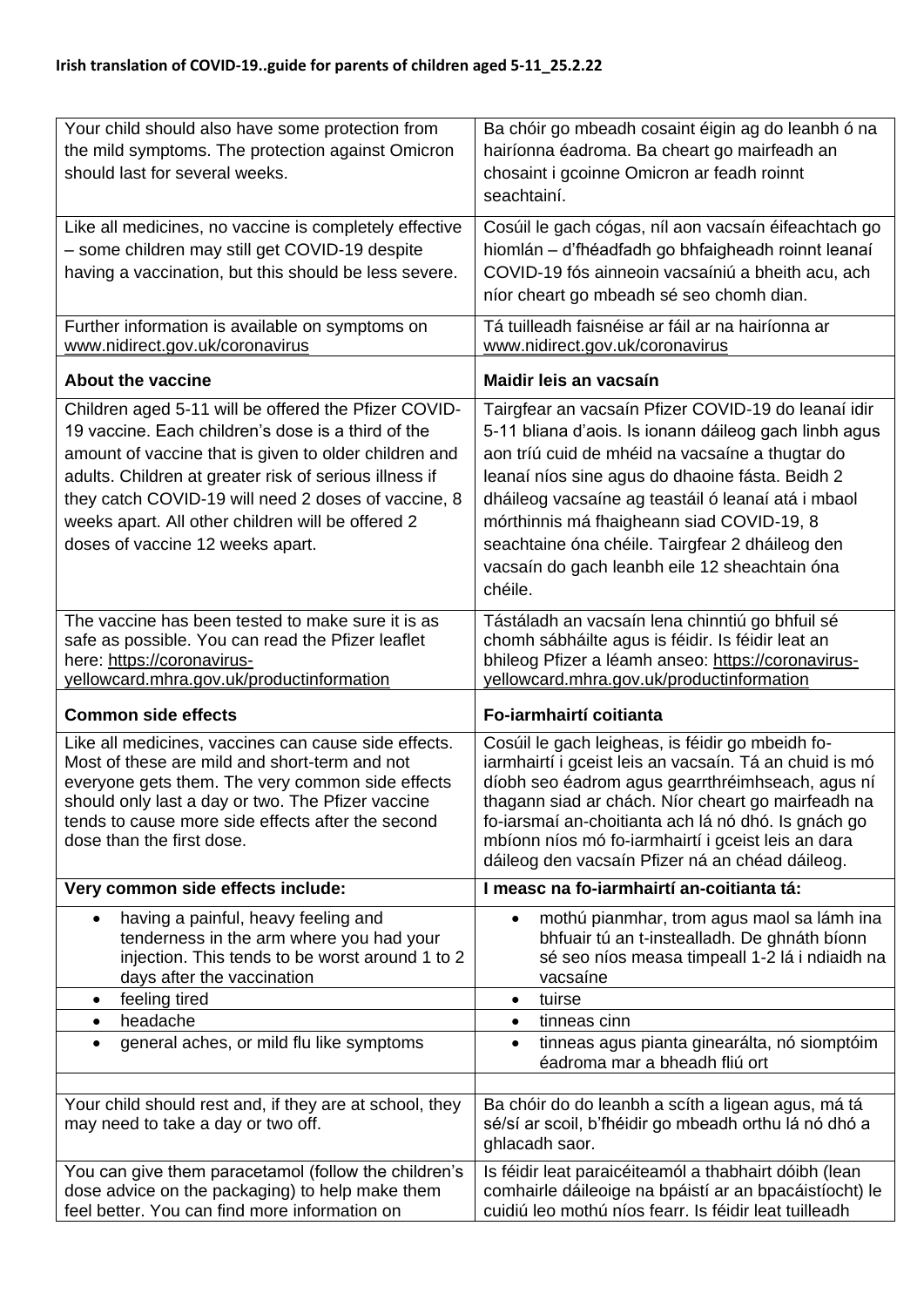| paracetamol for children on www.nhs.uk/medicines/<br>paracetamol-for-children.                                                                                                                                         | faisnéise a fháil ar pharaicéiteamól do leanaí ar<br>www.nhs.uk/medicines/paracetamol-for-children.                                                                                                                                                                                           |
|------------------------------------------------------------------------------------------------------------------------------------------------------------------------------------------------------------------------|-----------------------------------------------------------------------------------------------------------------------------------------------------------------------------------------------------------------------------------------------------------------------------------------------|
| Although feeling feverish is not uncommon for 2 to 3<br>days, a high temperature is unusual and may<br>indicate they have COVID-19 or another infection.                                                               | Cé nach bhfuil sé annamh braith mar atá fiabhras ort<br>ar feadh 2 nó 3 lá, tá teocht ard neamhghnách agus<br>d'fhéadfadh sé a léiriú go bhfuil COVID-19 nó<br>ionfhabhtú eile ort.                                                                                                           |
| Symptoms following vaccination normally last less<br>than a week. If your child's symptoms seem to get<br>worse or if you are concerned, you can call your GP<br>or Out of Hours service.                              | Maireann fo-iarmhairtí i ndiaidh na vacsaíne níos lú<br>ná seachtain amháin go hiondúil. Má éiríonn<br>siomtóim do leanbh níos measa nó má tá imní ort, is<br>féidir leat glaoch a chur ar do dhochtúir nó ar<br>seirbhís atá ar fáil taobh amuigh de na<br>gnáthuaireanta oibre.             |
| Less common side effects                                                                                                                                                                                               | Fo-iarsmaí nach bhfuil chomh coitianta                                                                                                                                                                                                                                                        |
| Cases of inflammation of the heart (called<br>myocarditis or pericarditis) have been reported very<br>rarely after COVID-19 vaccines. Most cases<br>recovered and felt better following rest and simple<br>treatments. | Is annamh a thuairiscítear cásanna athlasadh an<br>chroí (ar a dtugtar miócairdítis nó pericarditis) tar éis<br>vacsaíní COVID-19. Tháinig biseach ar formhór na<br>ndaoine sin agus mhothaigh siad i bhfad níos fearr<br>tar éis dóibh a scíth a ligean agus cóir leighis simplí<br>a fháil. |
| In the US, all side effects have been reported much<br>less commonly after the children's dose of vaccine.<br>So far, only 1-2 cases of myocarditis have been<br>reported for every million doses of vaccine given.    | Sna Stáit Aontaithe, tá na fo-iarmhairtí go léir<br>tuairiscithe i bhfad níos lú coitianta tar éis dáileog na<br>vacsaíne do leanaí. Go dtí seo, níor tuairiscíodh ach<br>1-2 chás de mhiócairdítis le haghaidh gach milliún<br>dáileog den vacsaín a tugadh.                                 |
| You should seek medical advice urgently from your<br>GP or Emergency Department if your child<br>experiences:                                                                                                          | Ba cheart duit comhairle a lorg ó do dhochtúir nó ón<br>Roinn Éigeandála ar bhonn práinne má tá aon<br>cheann de na fo-iarmhairtí seo a leanas ort:                                                                                                                                           |
| chest pain<br>$\bullet$                                                                                                                                                                                                | pianta cliabhraigh<br>$\bullet$                                                                                                                                                                                                                                                               |
| shortness of breath<br>$\bullet$                                                                                                                                                                                       | giorra anála<br>$\bullet$                                                                                                                                                                                                                                                                     |
| feelings of having a fast-beating, fluttering, or<br>$\bullet$<br>pounding heart                                                                                                                                       | croí atá ag preabadh, ag léim nó ag réabadh<br>$\bullet$                                                                                                                                                                                                                                      |
| Make sure you tell them about the vaccination your<br>child has received, or show them your child's record<br>card.                                                                                                    | Bí cinnte go n-insíonn tú dóibh faoin vacsaíniú a fuair<br>do leanbh, nó taispeáin cárta taifid do linbh dó.                                                                                                                                                                                  |
| If you think they have had a serious side effect from<br>the vaccine you can report it using the Coronavirus<br>Yellow Card scheme. Please see page 4 for details.                                                     | Má cheapann tú go bhfuil fo-iarmhairt<br>thromchúiseach faighte acu ón vacsaín is féidir leat é<br>a thuairisciú trí úsáid a bhaint as scéim Chárta Buí<br>an Choróinvíris. Féach ar leathanach 4 le haghaidh<br>sonraí.                                                                      |
| How to book your appointment                                                                                                                                                                                           | Conas do choinne a chur in áirithe                                                                                                                                                                                                                                                            |
| You can make an appointment at a children's<br>vaccination clinic in your local Health and Social<br>Care Trust using the online booking system at:<br>https://covid-19.hscni.net/get-vaccinated                       | Is féidir leat coinne a dhéanamh ag clinic vacsaínithe<br>leanaí i d'Iontaobhas Sláinte agus Cúraim<br>Shóisialaigh áitiúil ag baint úsáide as an gcóras<br>áirithinte ar líne ag: https://covid-19.hscni.net/get-<br>vaccinated                                                              |
| You may be able to attend without an appointment -<br>see www.nidirect.gov.uk/covid-vaccine                                                                                                                            | Seans go mbeidh tú in ann freastal gan coinne -<br>féach www.nidirect.gov.uk/covid-vaccine                                                                                                                                                                                                    |
| What to do next                                                                                                                                                                                                        | Cad é an chéad rud eile le déanamh                                                                                                                                                                                                                                                            |